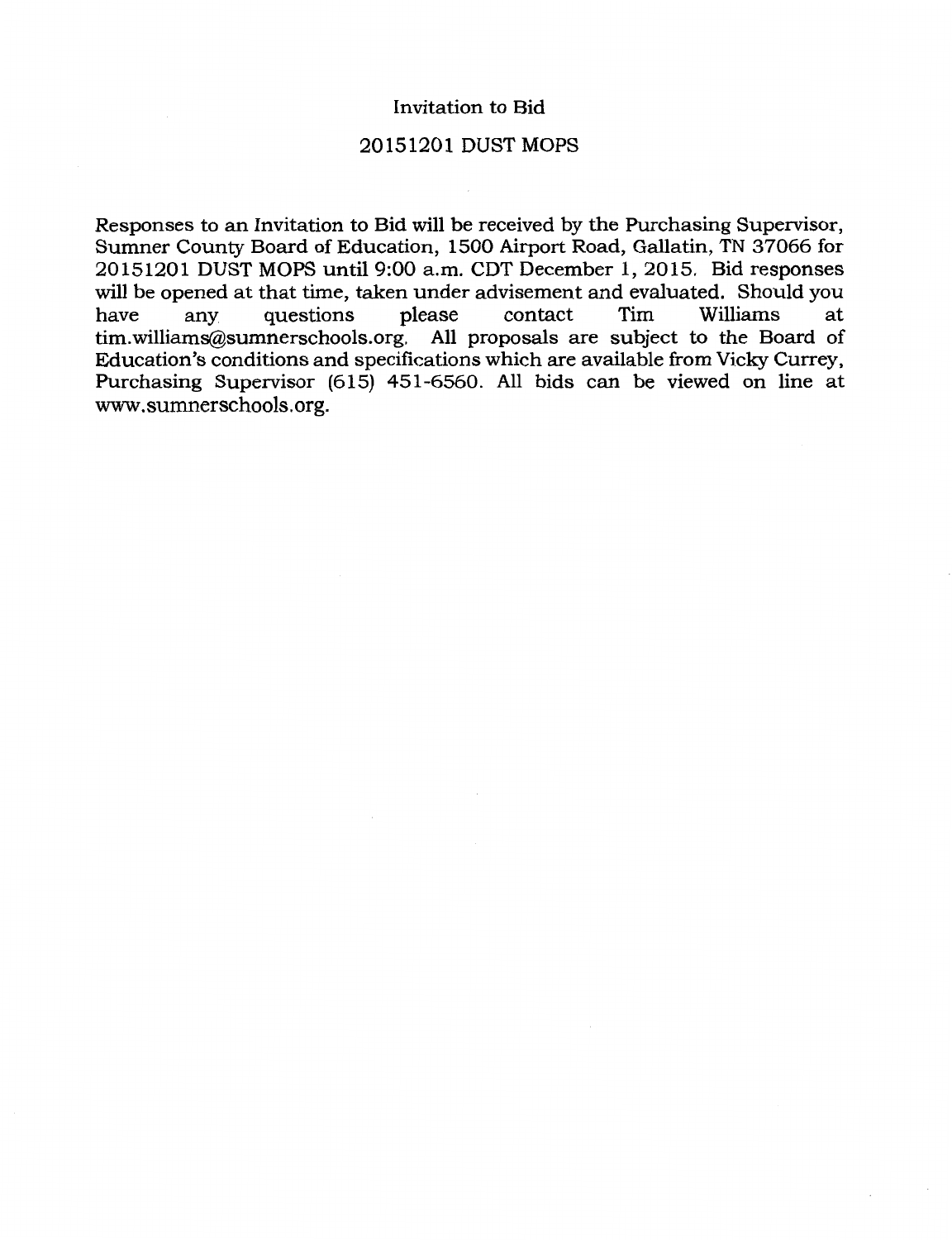### NOTICE TO RESPONDENTS

Responses to an Invitation to Bid will be received by the Purchasing Supervisor in the SUPPORT SERVICE FACILITY CONFERENCE ROOM, Sumner County Board of Education, 1500 Airport Road Gallatin, TN 37066. They will be received until 9:00 A.M. Local Time DECEMBER 1, 2015 for 20151201 DUST MOPS, at which time the responses will be opened, taken under advisement and evaluated. *BIDS WILL BE POSTED ON www.sumnerschools.org* 

### GENERAL REQUIREMENTS AND CONDITIONS

- 1. The Sumner County Board of Education reserves the right to accept or reject any and/or all responses in whole or in part, and to waive informalities therein.
- 2. Any responses received after the scheduled closing time for the receipt for responses will not be considered.
- 3. If a mistake is discovered after the responses are received, only the Sumner County Board of Education may allow the respondent to withdraw the entire response.
- 4. Partial payments will not be approved unless justification for such payment can be shown. Terms will be net 30 days.
- 5. Payment will not be made until the said 20151201 DUST MOPS are inspected and approved as meeting all specifications by persons appointed by the Sumner County Board of Education.
- 6. Responses submitted must be in a sealed envelope and marked on the outside as follows: RESPONSE: 20151201 DUST MOPS DEADLINE: TIME A.M. DATE
- 7. Facsimile responses will not be considered.
- 8. If a successful bidder violates any terms of their bid, the contract, school board policy or any law they may be disqualified from bidding for a period of two years for minor violations or longer for major violations. Bids from disqualified bidders will not be accepted during the period of disqualification.
- 9. Prices quoted on the response (if any) are to be considered firm and binding until the said 20151201 DUST MOPS are in the possession of the Sumner County Board of Education.
- 10. No purchase or contract is authorized or valid until the issuance of a Board Purchase Order in accordance with Board Policy. No Board Employee is authorized to purchase equipment, supplies or services prior to the issuance of such a Purchase Order.
- 11. Any deviation from these stated terms, specifications and conditions must be coordinated with and approved in writing by the Purchasing Supervisor, Vicky Currey (615) 451-6560. ·
- 12. All bids that exceed \$25,000 must have the Company Name, License Number, Expiration Date thereof and License Classification of Contractor listed on outside of sealed envelope. As required by State of Tennessee Code Annotated 62-6-119.
- 13. The awarded bidder will be required to post a performance and payment bond in the amount of 25% of the contract price if it exceeds \$100,000 as stated by State of Tennessee Code Annotated 12-4-201.
- 14. If the project cost in excess of\$25,000 a performance bond must be secured by the requesting party in an amount equal to the market improvement value.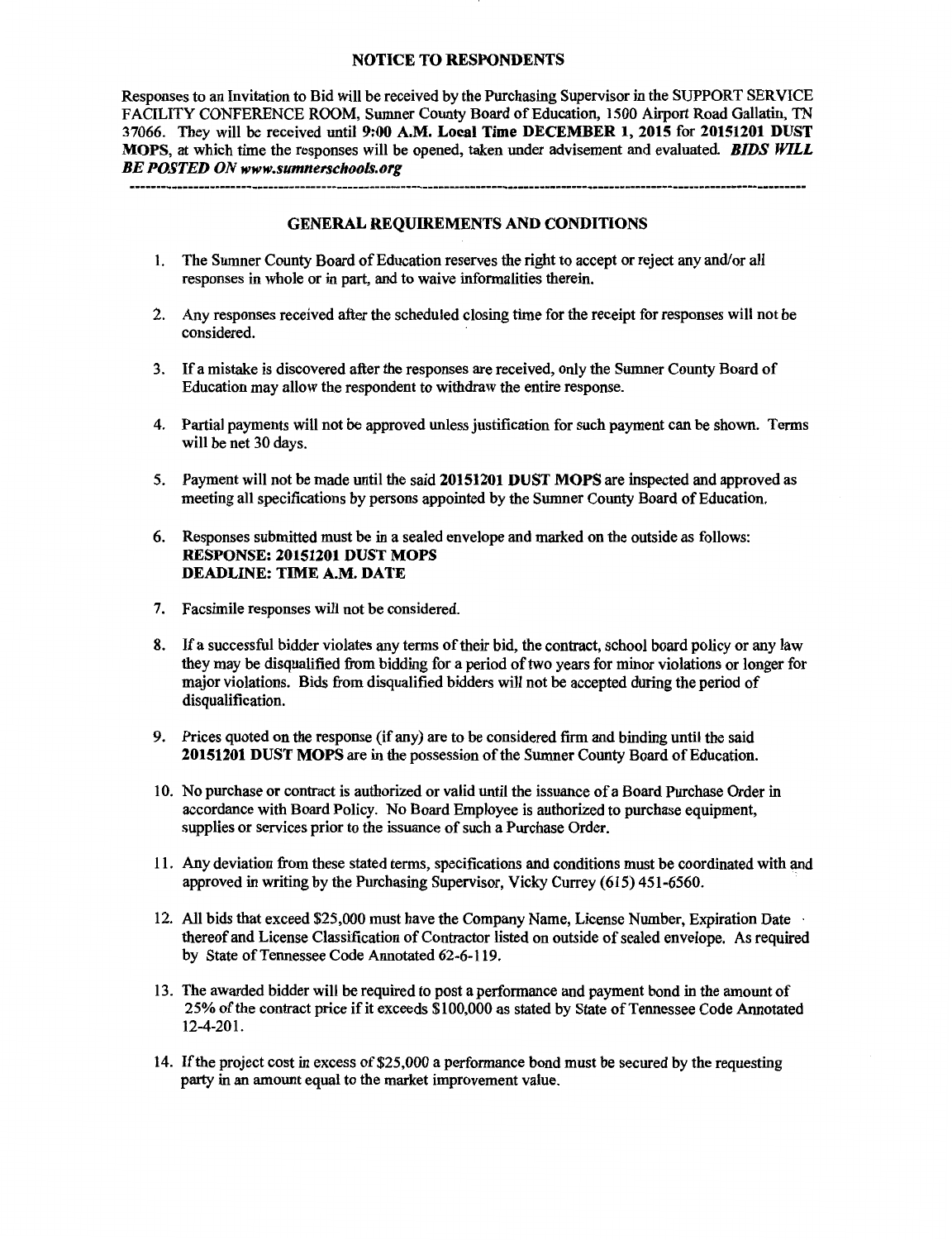

# **Sumner County Board of Education**

Del R. Phillips III, Ph.D. Director of Schools 695 East Main Street Gallatin, TN 37066-2472 Phone: (615) 451-5200

# **SPECIFICATIONS**

The Sumner County Board of Education is soliciting bids for dust mops to be used in (46) schools, (2) Annex Buildings, Hendersonville High ROTC, Old Westmoreland Elem. (Vocational) and (2) Administrative Buildings. See attached locations list. Additional schools may be added at any time during the contract with the same pricing. This service is to be for a (3) year period from January 01, 2016 through December 31,2018. Mops are to be delivered to each building on a two week schedule for ten months of the year for all schools and twelve months for all administrative buildings. Limited or no service will be required during the spring, summer and winter breaks. At present we are using 1,102 mops of various sizes as listed below.

> 18" treated  $- 677$  36" treated  $- 57$  48" treated  $- 126$  $60"$  treated  $-178$  60" untreated  $-64$

Dust mops are to be treated to enhance dust control. Treatment is to be EPA approved, include proof of approval with your bid. Mops are to be 100% cotton with a minimum of2" twisted pile. Include the composition of the mop you are bidding in your package. The vendor awarded this contract for service is to supply sufficient mop handles at each location at no extra charge. Mops are to be kept in good condition during the (3) year contract.

# PRICE FOR EACH MOP SUPPLIED AND CLEANED:

| 18"                  | 36"                                 | 48"                                            |             |  |  |
|----------------------|-------------------------------------|------------------------------------------------|-------------|--|--|
| 60"                  | <b>60" UNTREATED FOR GYM FLOORS</b> |                                                |             |  |  |
| <b>COMPANY NAME:</b> |                                     |                                                |             |  |  |
| <b>ADDRESS:</b>      |                                     |                                                |             |  |  |
| <b>PHONE:</b>        |                                     |                                                |             |  |  |
|                      |                                     | SIGNATURE OF AUTHORIZED COMPANY REPRESENTATIVE | <b>DATE</b> |  |  |

*Board of Education Members Alice Bachman* - *Tim Brewer- David A. Brown -Patricia Brown -Jeff Cordell- Beth Cox -Andy Daniels- Dr. Nancy Glover- Glen Gregory* - *Tammy Hayes* - *Ted W"ISe*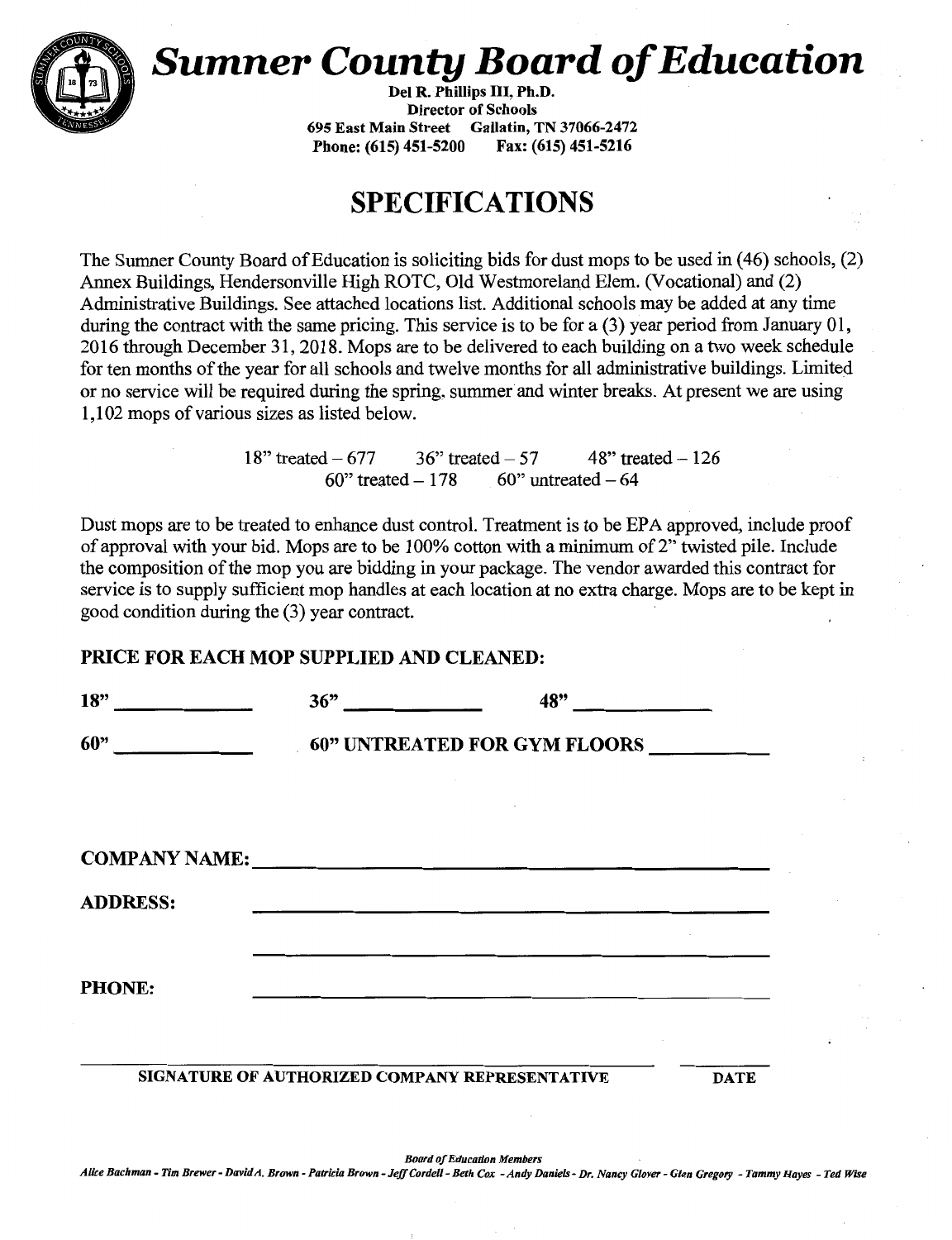|                                |                | #Frames &                 |                | #Frames &      |                | #Frames &      |                | #Frames &                |                | # Frames &       |
|--------------------------------|----------------|---------------------------|----------------|----------------|----------------|----------------|----------------|--------------------------|----------------|------------------|
| School                         | 18"            | <b>Handles</b>            | 36"            | <b>Handles</b> | 48"            | <b>Handles</b> | 60"            | <b>Handles</b>           | 60"            | <b>Handles</b>   |
|                                |                |                           |                |                |                |                |                | Untreated                |                |                  |
| <b>Beech Elementary</b>        | 12             | 6                         | 4              | $\overline{2}$ | 2              | $\overline{a}$ | $\overline{2}$ | $\mathbf{1}$             |                |                  |
| <b>Benny Bills Elementary</b>  | 14             | $\overline{7}$            | 10             | 5              |                |                | 6              | 3                        | $\overline{2}$ |                  |
| <b>Bethpage Elementary</b>     | 10             | 5                         |                |                |                |                | $\overline{2}$ | $\mathbf{1}$             |                |                  |
| Clyde Riggs Elementary         | 10             | 5                         |                |                | 4              | $\overline{2}$ |                | $\overline{c}$           | $\overline{4}$ |                  |
| Gene Brown Elementary          | 14             | $\overline{7}$            |                |                |                |                | 4              | $\overline{2}$           |                |                  |
| <b>Guild Elementary</b>        | 10             | $\overline{7}$            |                |                |                |                | 4              | $\overline{2}$           |                |                  |
| H. B. Williams Elementary      | 16             | 8                         |                |                |                |                | 6              | $\overline{2}$           |                |                  |
| <b>Howard Elementary</b>       | 10             | 5                         |                |                | $\overline{2}$ | $\overline{2}$ | $\overline{2}$ | 1                        |                |                  |
| Indian Lake Elementary         | 14             | $\overline{7}$            |                |                |                |                | $\overline{1}$ | $\overline{2}$           | 1              |                  |
| Jack Anderson Elementary       | 12             | $6\phantom{a}$            | $\overline{4}$ | $\overline{2}$ |                |                | $\overline{2}$ | $\overline{2}$           | $\overline{2}$ |                  |
| J.W. Wiseman                   | 10             | $\overline{7}$            |                |                | $\overline{2}$ | $\overline{2}$ | $\overline{2}$ | $\mathbf{1}$             |                |                  |
| Lakeside Park Elementary       | 12             | 6                         |                |                |                |                | $\overline{2}$ | 1                        |                |                  |
| Madison Creek Elementary       | 8              | 6                         | $\overline{4}$ | $\overline{2}$ |                |                | 4              | $\overline{2}$           | 1              |                  |
| Millersville Elementary        | 6              | 3                         |                |                | $\overline{2}$ | $\overline{2}$ |                |                          |                |                  |
| Nannie Berry Elementary        | 12             | 6                         |                |                |                |                | 4              | $\overline{2}$           |                |                  |
| North Sumner Elementary        | 10             | $\overline{5}$            |                |                | $\overline{2}$ | $\overline{2}$ |                |                          |                |                  |
| Oakmont Elementary             | 10             | 6                         |                |                |                |                | 1              | 1                        |                |                  |
| Portland Gateview Elementary   | 14             | $\overline{7}$            |                |                | 6              | 6              |                | $\overline{\mathbf{4}}$  | 3              |                  |
| <b>Station Camp Elementary</b> | 20             | 10                        |                |                | 6              | 4              | 10             | 3                        |                |                  |
| Union Year Round               | 12             | 6                         | 5              |                |                |                | 4              | $\overline{2}$           |                |                  |
| Vena Stuart Elementary         | 12             | 6                         | $\overline{4}$ | $\overline{c}$ |                |                | $\overline{2}$ | $\overline{2}$           | $\overline{2}$ |                  |
| <b>Walton Ferry Elementary</b> | 10             | $\overline{4}$            |                | 4              |                | $\overline{2}$ |                | $\mathbf{1}$             | 4              |                  |
| Watt Hardison                  | 14             | $\overline{7}$            |                |                |                |                | 4              | $\overline{2}$           |                |                  |
| <b>Whitten Elementary</b>      | 10             | 5                         | $\overline{4}$ |                |                |                | 4              | $\overline{2}$           |                |                  |
| Westmoreland Elementary        | 16             | 8                         |                |                | 6              | 3              | 4              | $\overline{2}$           |                |                  |
| William Burrus Elementary      | 14             | $\overline{7}$            |                |                | 6              | 6              |                | 4                        | 3              |                  |
|                                |                |                           |                |                |                |                |                |                          |                |                  |
| Ellis Middle School            | 10             | 5                         |                |                | $\overline{2}$ | $\mathbf{1}$   | 1              | $\overline{2}$           |                |                  |
| <b>Hawkins Middle</b>          | 10             | 5                         |                |                | 5              | 3              |                | $\overline{2}$           | 3              |                  |
| Knox Doss @ Drakes Creek       | 18             | 9                         |                |                | 6              | 3              | 10             | 3                        |                |                  |
| <b>Station Camp Middle</b>     | 16             | 8                         |                |                | 10             | 5              | 4              | $\overline{2}$           |                |                  |
| Portland East Middle           | 16             | 10                        |                |                | $\overline{2}$ | $\overline{2}$ | 3              | 3                        | $\overline{2}$ |                  |
| <b>Portland West Middle</b>    | 18             | $\overline{9}$            |                |                | 6              | 3              | 10             | 3                        |                |                  |
| <b>Rucker Stewart Middle</b>   | 10             | 5                         |                |                |                |                | 4              | $\overline{2}$           |                |                  |
| <b>Shafer Middle</b>           | 18             | $\mathsf g$               |                |                | 6              | 3              | 10             | 3                        |                |                  |
| T.W. Hunter Middle             | 10             | 5                         | 6              | 3              |                |                | $\overline{2}$ | $\overline{2}$           | $\overline{2}$ |                  |
| <b>Westmoreland Middle</b>     | 16             | 8                         | $\overline{2}$ | $\overline{1}$ | 6              | $\overline{2}$ | 6              | $\overline{2}$           | $\overline{2}$ |                  |
| White House Middle             | 18             | 9                         |                |                |                |                | 4              | 3                        | 3              |                  |
|                                |                |                           |                |                |                |                |                |                          |                |                  |
| Beech High                     | 11             | 6                         |                |                | $\overline{7}$ | 3              | $\overline{7}$ | 5                        | 3              |                  |
| Beech High Annex               | 10             | $\sqrt{5}$                | 3              | $\overline{2}$ | 1              | $\mathbf{1}$   | 4              | $\overline{\mathcal{A}}$ | $\overline{2}$ |                  |
| Gallatin High                  | 26             | 13                        |                |                |                |                | 10             | 5                        |                |                  |
| Hendersonville High            | 20             | 10                        | $\overline{2}$ | $\overline{c}$ | 4              | $\overline{2}$ | 4              | $\overline{4}$           | $\overline{2}$ |                  |
| Portland High                  | 20             | 10                        | $\overline{3}$ | $\overline{2}$ | $\overline{2}$ | $\overline{2}$ | 5              | 6                        | 5              |                  |
| Station Camp High              | 18             | $\overline{9}$            |                |                | 4              | $\overline{2}$ |                | $\overline{4}$           | 6              |                  |
| Westmoreland High              | 25             | 13                        |                |                |                |                | 14             | 6                        | 3              |                  |
| White House High               | 18             | 9                         |                |                | 4              | $\overline{2}$ | 5              | 4                        | $\mathbf{1}$   |                  |
| White House High Annex         | 8              | $\ensuremath{\mathsf{3}}$ |                |                | 4              | $\overline{2}$ | $\overline{2}$ | $\overline{2}$           |                |                  |
|                                |                |                           |                |                |                |                |                |                          |                |                  |
| R.T. Fisher                    | 6              | 3                         | 6              | 3              |                |                |                | 1                        | $\overline{2}$ |                  |
| Merrol Hyde Magnet             | 12             | 6                         |                |                | 4              | $\overline{2}$ | $\overline{2}$ | 3                        | $\overline{2}$ |                  |
| Hendersonville High - ROTC     | $\overline{2}$ | $\overline{2}$            |                |                | $\overline{2}$ | 1              |                |                          |                | $\mathfrak{a}^-$ |
| <b>Support Services</b>        | 8              | 3                         |                |                | 3              | $\mathbf{1}$   |                | $\overline{2}$           | $\overline{2}$ |                  |
| Central Office                 | 17             | $\overline{7}$            |                |                | 9              | $\overline{4}$ |                |                          | $\overline{2}$ |                  |
| Old Westmoreland Elem (Voc.)   | 4              | $\mathbf{1}$              |                |                | $\mathbf{1}$   | 1              | $\mathbf{1}$   | $\mathbf{1}$             |                |                  |
| <b>Total</b>                   | 677            |                           | 57             |                | 126            |                | 178            |                          | 64             |                  |